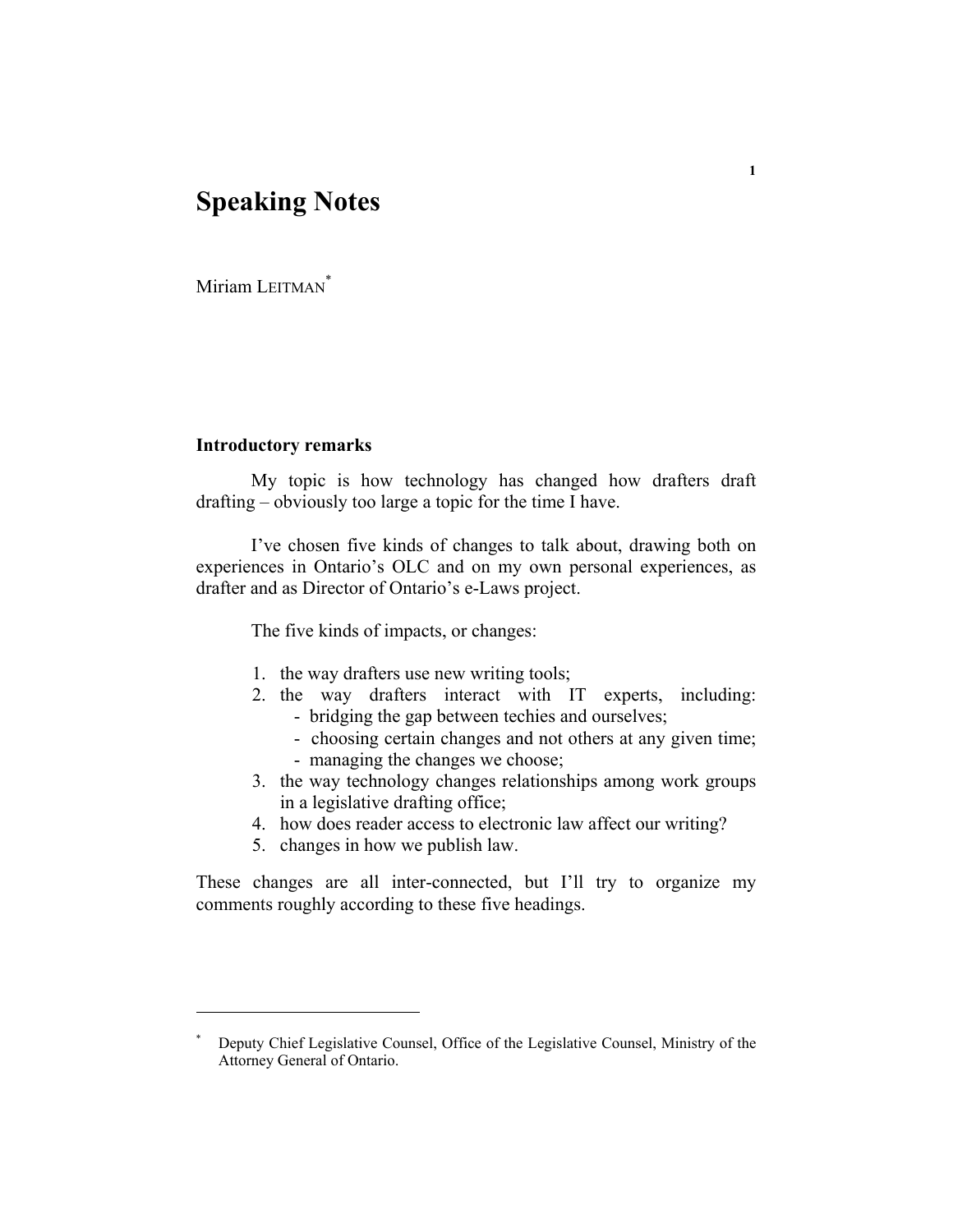## **Drafters and their new writing tools**

IT drafting tools keep changing, proliferating, becoming:

- more enabling;
- **nore** expensive;
- more burdensome:
- **n** more irresistible.

In other words, just plain more, welcome or not, implement-able or not, time-consuming or time-saving or both.

Take a moment to think back 15 years or so:

- 15 years ago I thought my brain was wired through my fingers and my pencil, directly to my writing paper; that was how I thought and wrote legislation;
- have since learnt more about biology: I now know my brain is also wired through my fingers to my keyboard.

 I have maintained the wiring through my pencil for some occasions—mostly those moments when the link-up between brain and pc refuses to yield a clear sentence and it occurs to me that the reason may have to do with lack of a clear thought—that sometimes has me reaching for my pencil, which sometimes feels like a better sketching tool.

 This business of moving from paper and pencil to pc is old news to all of us now, but I want to start with this now entrenched but profound shift.

 In my office, the pc as tool was introduced gently—the box arrived in your office, it sat unopened gathering dust, a silent reminder of a possibility:

- $\blacksquare$  we had secretaries; they would still type;
- our clients did not set timelines that assumed we could work without secretaries;

 I have the gauzy impression that, in those days, drafting timelines were not set without our input—we had deadlines to be sure, but we still were thought to have something to add to how long it would take to produce a draft law.

**2**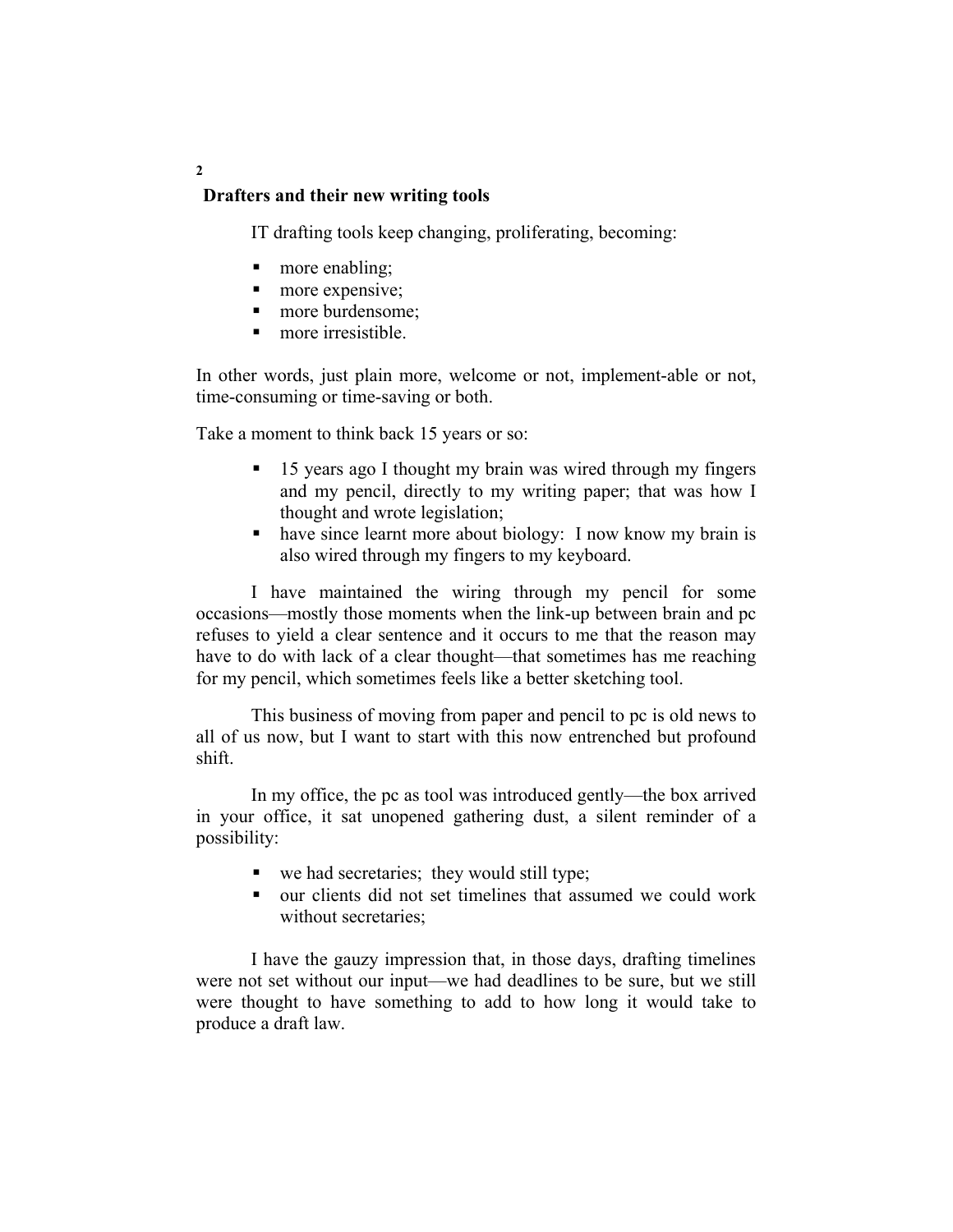Then came what our office refers to as the "magic wand theory of drafting": the client has a legislative goal; the drafter surely has a magic wand to transform the goal into a law. Ask for a bill, count to ten, hold out your hand and receive.

Mysteriously, within less than two years of the arrival of those boxes holding pc's:

- every drafter in our office was using computers for almost all authoring;
- few secretaries did much "copy typing";
- and the old feminist joke poster picturing Golda Me'ir with the caption "But can she type?" was an anachronism.

 Ontario's legislative counsel now must type—though at first we preferred to call it keyboarding. And not just type—much more is needed and expected:

- we regularly initiate projects: to improve document creation processes; to clean up "legacy data" and much more;
- we introduce change after change. Some small, some large.

 And though each change feels like a cold shower—you never quite get used to it—everyone has come, with varying degrees of grace, to accept ongoing change as a fact of life.

 So the first impact on how drafters draft is that we have to learn and keep learning to use new tools. But that quickly moved from passive learning to a much more active role vis à vis our writing tools: This takes us to:

### **The way drafters interact with IT experts**

 As soon as we begin to learn to use a new tool, we're full of suggestions and demands for:

 customization or configuration of our tools to get rid of problems (e.g., auto-numbering, grammar check and other Bill Gates-ian impositions)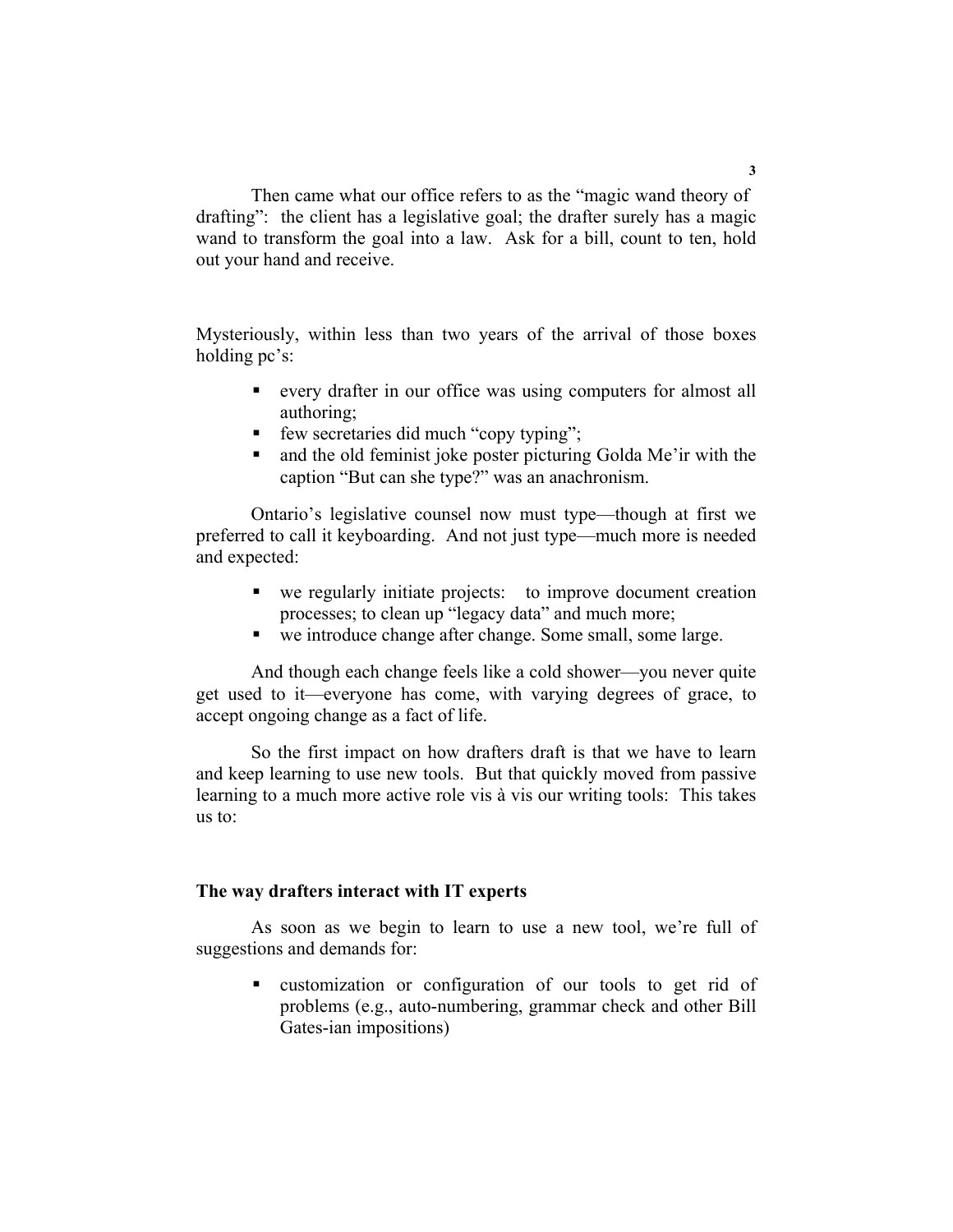**n** more features: perhaps a simplified set of styles; pneumonic keystroke shortcuts; updated templates; new ways to reduce our reliance on secretaries; new ways to make sure we don't do secretarial work … no end to suggestions and demands ….

 Once drafters got started on asking for things, the balance shifted from complaints about new tools to more, and more informed, requests for better tools and better data.

 Bottom line, based on Ontario's experience: the discourse between the hands-on techies and the drafters began in Tower of Babel mode:

- Techies did not know the first thing about the law and underestimated the importance of understanding: the complex structure of our data; the nature of amendments to our data; the mysteries of commencements and so on;
- In turn, the lawyers were happily innocent of knowledge about IT. We did not want to have to think about data storage, data transfer and data conversion.

 But the wonderful truth is that techies and drafters in Ontario have traded glossaries and worked together on utilities and programs; we've configured, we've customized; we actually communicate and produce minor changes (like automated hyperlinked Tables of Contents) and major achievements (consolidated up-to-date searchable law online).

 And we've rejected or postponed other changes. We looked at Tasmania's EnAct system, and were hugely impressed. But in Ontario, for a mix of reasons, we have at least for now opted for simpler solutions.

Dialogue between techies and lawyers. We drafters began to learn to "keyboard" about 15 years ago. I think we began to talk somewhat intelligibly with techies about three years ago and with them we keep making decisions about tools, work processes, what the next important goals are.

 And to produce good decision, the dialogue must include the other work groups in the drafting office.

## **The way technology changes relationships among work groups in a legislative drafting office**

**4**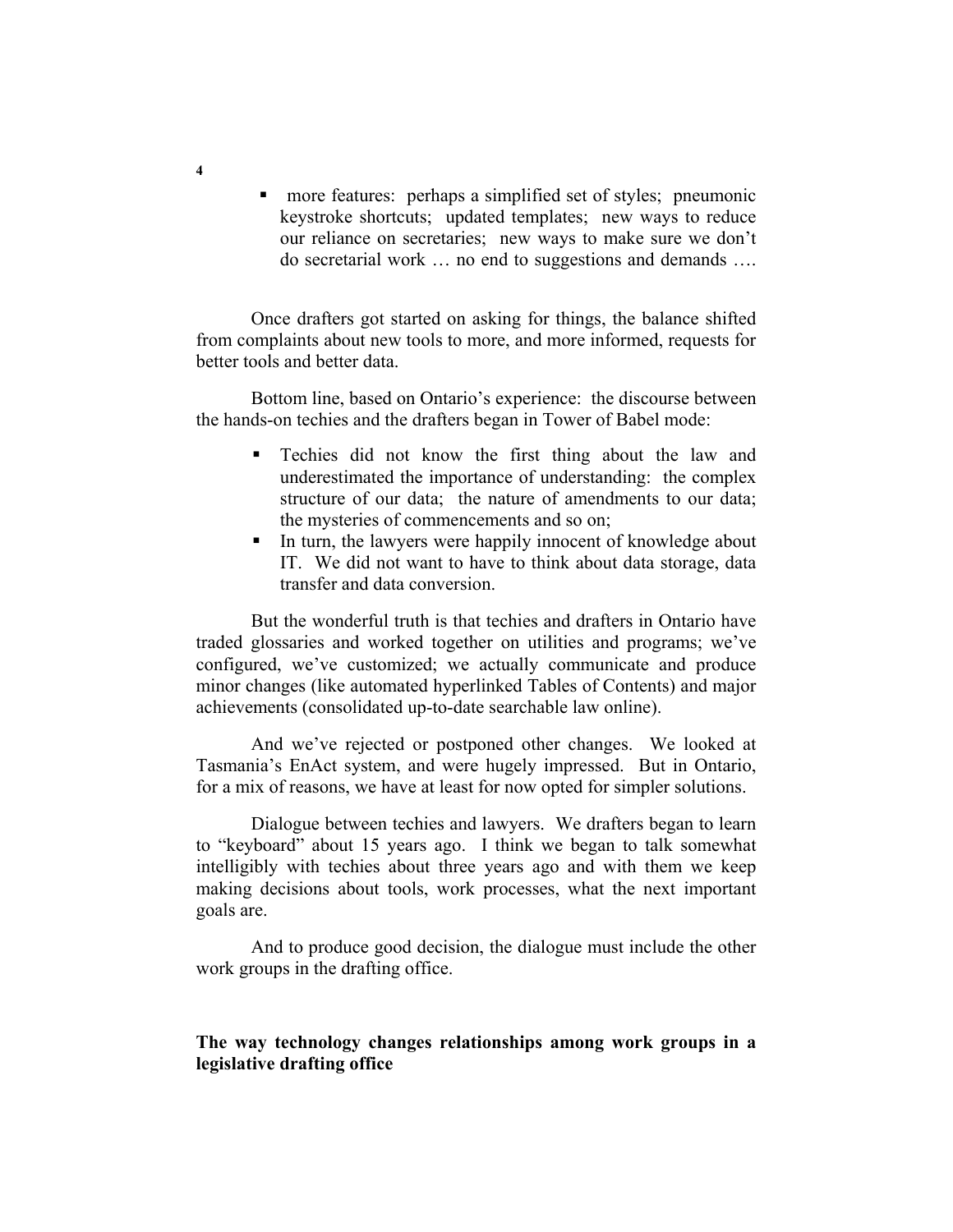When we moved from pencil to early WordPerfect, then to Word, then to flirting with XML, we were forced to come to terms with the impact of what we drafters do on what others in our office—translators, secretaries, managers, editors—do, and with the impact of what they do on us.

 In Ontario we draft in English. The French version, also official, is the product of a translation team. The authoring tools used by drafters have a major impact on the French team and vice versa. Some examples of the interplay:

- **English authoring software choices are affected by the need for** good compare software for use in translation;
- consistent English authoring version control processes (which used to be idiosyncratic) are essential to translation processes;
- search tools must meet not only drafting needs but also translation needs.

 For tools to be chosen and modified, not only did non-techies have to learn to talk with techies, French and English authors had to learn more about how the other works. The result is understanding of when a small extra effort on the part of one work group can result in large benefits to another work group; or what small benefits one work group can forego, to allow limited resources to be dedicated to larger benefits.

 I.T. has also fostered new understanding between editors and authors. In Ontario, editors do not only edit. They maintain reference tables; they prepare consolidations; they desktop publish and generally they save us from ourselves—it is to them we owe the accuracy and integrity of our data. Authors now know what editors do, and how. The result, again, is that we can change how authors and editors do things, to facilitate each other's work.

 One concrete example: Ontario drafters used to put transition provisions in either the amending Act or the parent Act. The time would come for an editor to consolidate the Act and, if a transition provision was drafted as part of the amending Act, the editor would convert the provision into an editorial note to be inserted in the consolidation. Transition provisions are tricky, and here, without even thinking about the impact on editorial work, we would frequently draft in a way that required an editor to re-write the transition provision as a note. Then, because of how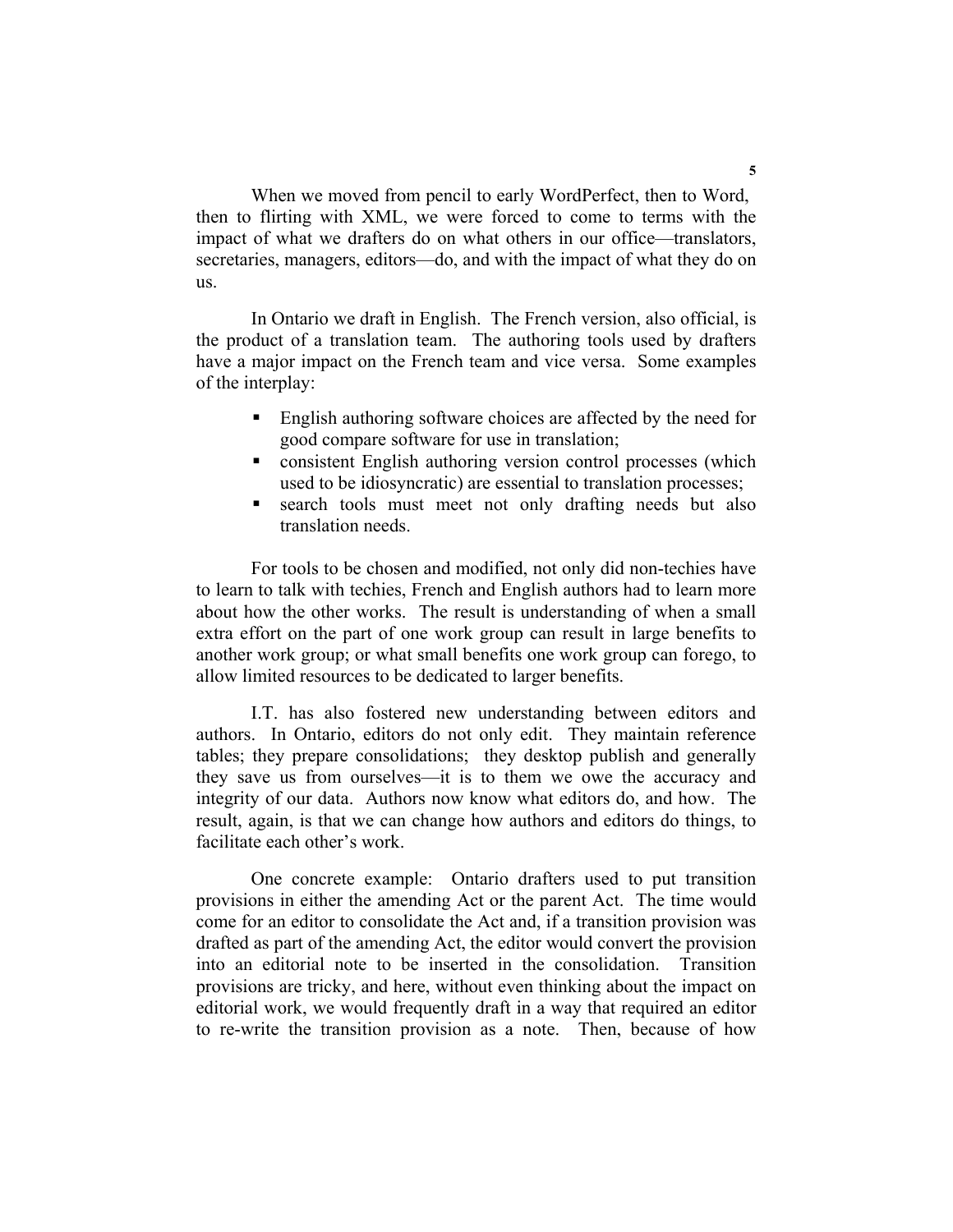slippery transition can be, the editor would ask the drafter to review the note. The drafter was usually busy. The editors waited.

 Because I.T. decisions needed to be made for our office, authors and editors began to talk to each other more. We realized that our approach to transitions slowed down consolidation. The solution was simple: in Ontario today transitions are always drafted as part of the parent law. No editorial notes. No lawyer review. No delay. This is one small part of why Ontario has gone, in the course of the last two years, from consolidation currency averaging 12 months to consolidation currency averaging well under 14 days.

We have learned that the buzzword "end to end process" is a meaningful idea—we can evaluate and choose from the technology menu, bearing in mind the impact on each work group.

## **How does reader access to electronic law affect our writing?**

There are small things, like:

- increased importance of spelling consistency to facilitate searches, including our own. For example, is website two words, one word, a hyphenated word?
- terminological consistency—often ignored by Anglo's—has taken on greater importance: 'fax' or 'facsimile' or (please no) 'facsimile transmission'? World Wide Web or Internet?

 The consistency issue can impact negotiations between drafter and client: recently one drafter in our office was told by the client ministry to spell 'post-secondary' as one word with no hyphen, because all the related communications materials used this spelling. But across Ontario's statutes and regulations, 'post-secondary' is hyphenated. The drafter refused to go with the client preference, largely because lack of consistency would result in misleading search results for people interested in education law and in Ontario these years, that's a lot of people.

 Then there is the matter of precedents. When we draft a substantive provision meant to have the same effect as others but use different language, we may inadvertently give rise to a different legal result. Judgment is called for—not every variation in wording matters and clear language will usually yield clear meaning. But we are continuously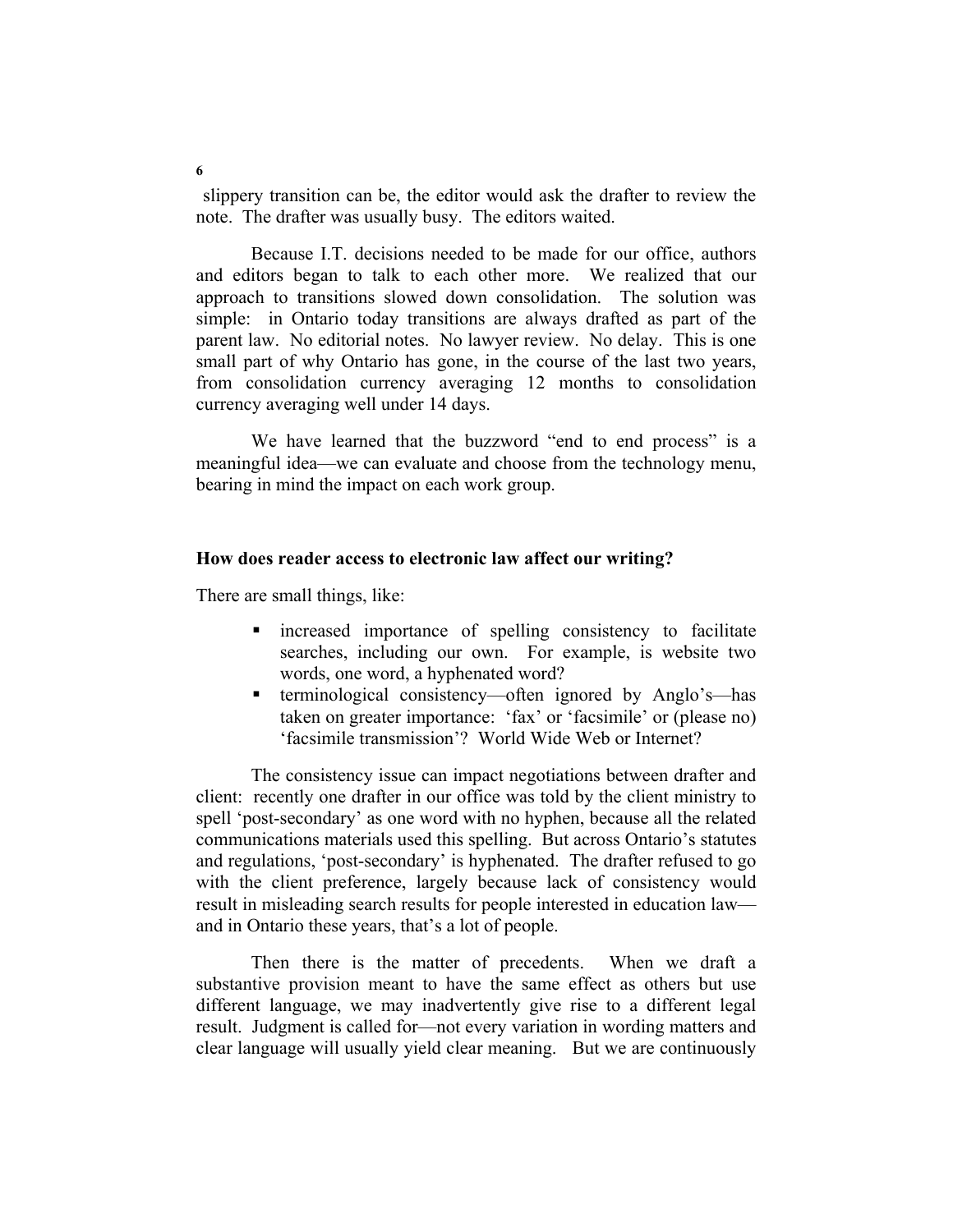aware of the need to balance the potential value of electronic precedent searching against the time the search would take. We develop a sense of how to judge when adherence to—or divergence from—the language of a precedent matters.

 We draft, in other words, knowing that electronic law is available to us and to our readers and that it may bite us if we don't weave that knowledge into the many factors—often below the level of articulation that make us write a sentence one way instead of another.

 Access to electronic law also impacts how we build our narrative – the legislative scheme. As in the days before electronic text, we still have to tell a story in a logical, sequential way. But with electronic text, both we and our readers can—at any point—bypass the narrative sequence with ease and speed. We go to the top of a document to search the whole document for something; compare that something against something else; pull something from some other law. In other words, it is easier to step outside our legislative schemes and check elements of it, move them, draft multiple variants on-screen, shift the storyline—whatever we think will help us communicate the message. And our readers do similar text manipulations to interpret the law.

 The relationship among provisions of a law is still sequential, but it is not as sequential as it once was. And the relationship of one law to the larger body of laws has become easier to detect. The result: drafters draft in a larger and looser context. This larger context both results from and leads to….

#### **Changes in how we publish law**

 The demand for more information, more quickly, and our success at meeting that demand, mandate a paradigm shift in how we publish law. This is a radical shift, a rupture in over a century of tradition in Canada: the periodic revision is giving way to:

- continual official consolidation (and soon, no doubt, official point in time consolidations); and
- continual changes to text to update the law without changing its effect: the kinds of changes we used to make in revisions once in a decade or so can now be made at any time. We can make one small change (for example, a court name) across the whole